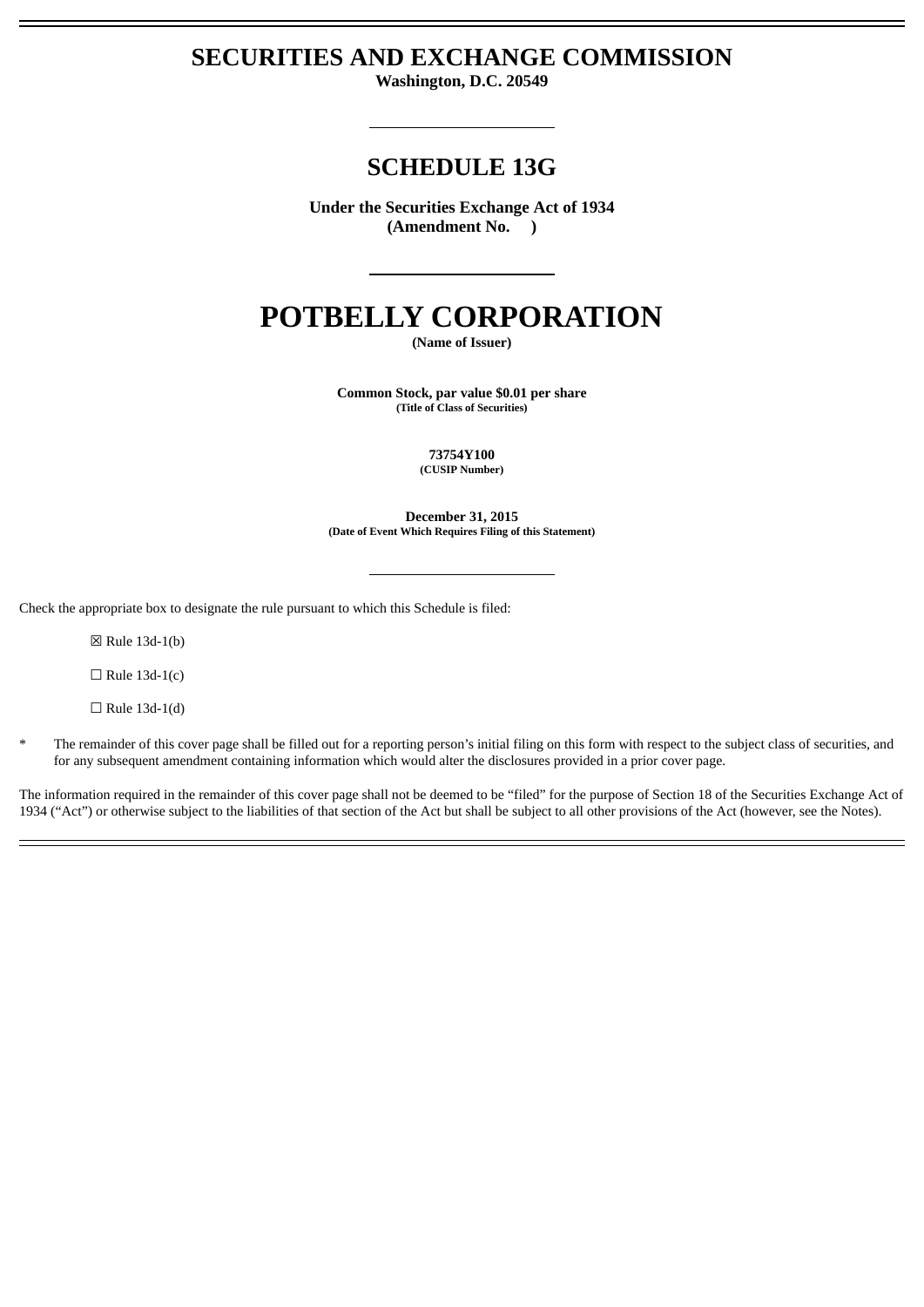| 1.       | NAMES OF REPORTING PERSONS                                           |    |                               |  |  |  |
|----------|----------------------------------------------------------------------|----|-------------------------------|--|--|--|
|          | Stephens Investment Management Group, LLC                            |    |                               |  |  |  |
| 2.       | CHECK THE APPROPRIATE BOX IF A MEMBER OF A GROUP                     |    |                               |  |  |  |
|          | (a) $\Box$                                                           |    | $(b) \boxtimes$               |  |  |  |
| 3.       | <b>SEC USE ONLY</b>                                                  |    |                               |  |  |  |
|          |                                                                      |    |                               |  |  |  |
| 4.       | CITIZENSHIP OR PLACE OF ORGANIZATION                                 |    |                               |  |  |  |
| Arkansas |                                                                      |    |                               |  |  |  |
|          |                                                                      | 5. | <b>SOLE VOTING POWER</b>      |  |  |  |
|          |                                                                      |    | $\theta$                      |  |  |  |
|          | Number of<br><b>Shares</b>                                           | 6. | <b>SHARED VOTING POWER</b>    |  |  |  |
|          | Beneficially<br>Owned by                                             |    | 1,026,315                     |  |  |  |
|          | Each                                                                 | 7. | <b>SOLE DISPOSITIVE POWER</b> |  |  |  |
|          | Reporting<br>Person With:                                            |    | 1,579,615                     |  |  |  |
|          |                                                                      |    | 8. SHARED DISPOSITIVE POWER   |  |  |  |
|          |                                                                      |    | $\overline{0}$                |  |  |  |
| 9.       | AGGREGATE AMOUNT BENEFICIALLY OWNED BY EACH REPORTING PERSON         |    |                               |  |  |  |
|          | 1,579,615                                                            |    |                               |  |  |  |
| 10.      | CHECK BOX IF THE AGGREGATE AMOUNT IN ROW (9) EXCLUDES CERTAIN SHARES |    |                               |  |  |  |
|          | $\Box$                                                               |    |                               |  |  |  |
| 11.      | PERCENT OF CLASS REPRESENTED BY AMOUNT IN ROW 9                      |    |                               |  |  |  |
|          | 5.2%                                                                 |    |                               |  |  |  |
| 12.      | TYPE OF REPORTING PERSON                                             |    |                               |  |  |  |
|          | IA                                                                   |    |                               |  |  |  |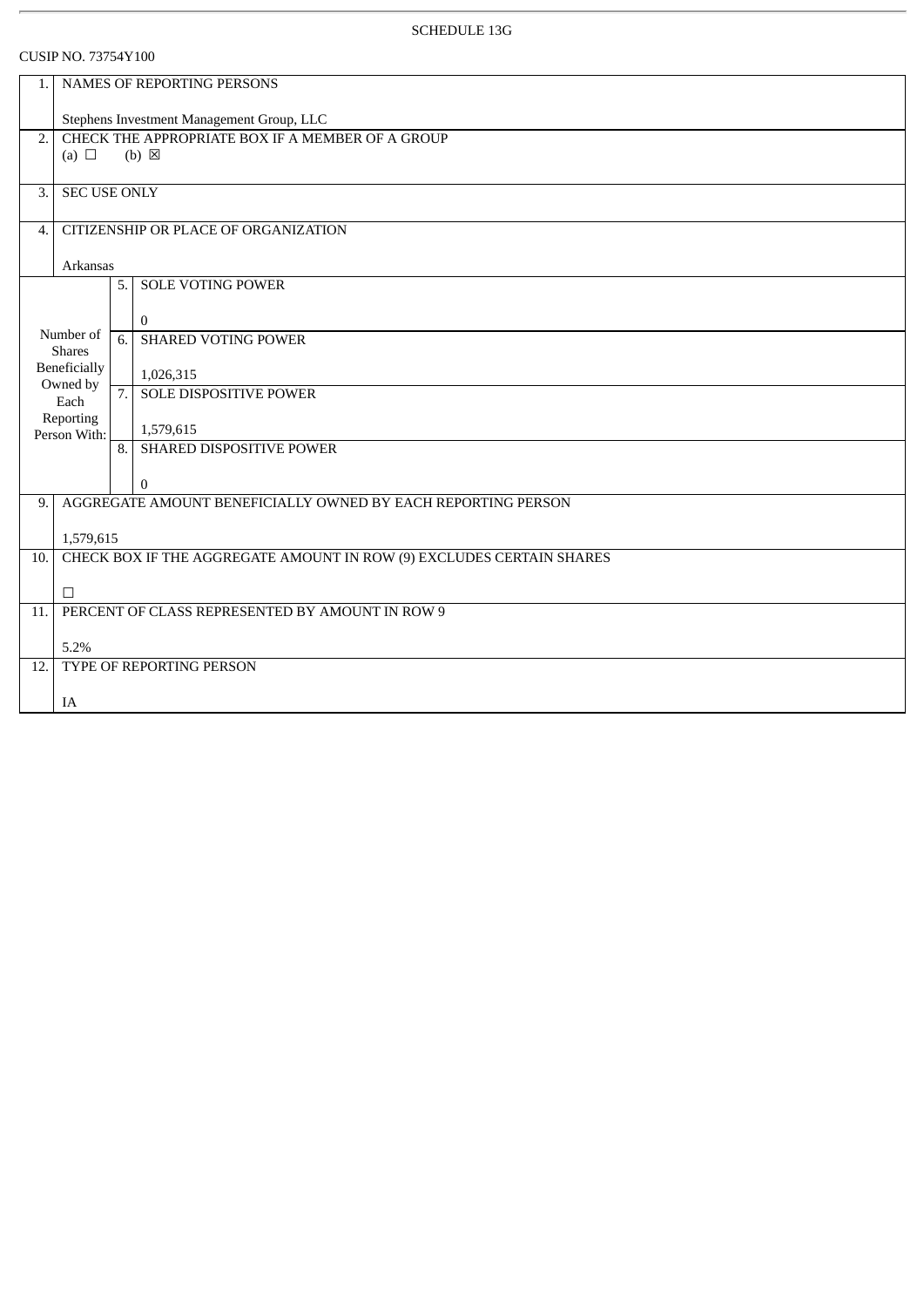$D$  NO. 73754V100

|     | <b>CUSIP NO. 73754Y 100</b>                                          |     |                                                              |  |  |  |
|-----|----------------------------------------------------------------------|-----|--------------------------------------------------------------|--|--|--|
| 1.  | NAMES OF REPORTING PERSONS                                           |     |                                                              |  |  |  |
|     | Stephens Investments Holdings LLC                                    |     |                                                              |  |  |  |
| 2.  | CHECK THE APPROPRIATE BOX IF A MEMBER OF A GROUP                     |     |                                                              |  |  |  |
|     | (a) $\Box$                                                           |     | $(b) \boxtimes$                                              |  |  |  |
| 3.  | <b>SEC USE ONLY</b>                                                  |     |                                                              |  |  |  |
|     |                                                                      |     |                                                              |  |  |  |
| 4.  | CITIZENSHIP OR PLACE OF ORGANIZATION                                 |     |                                                              |  |  |  |
|     | Arkansas                                                             |     |                                                              |  |  |  |
|     |                                                                      | 5.1 | <b>SOLE VOTING POWER</b>                                     |  |  |  |
|     |                                                                      |     | $\mathbf{0}$                                                 |  |  |  |
|     | Number of<br><b>Shares</b>                                           | 6.  | <b>SHARED VOTING POWER</b>                                   |  |  |  |
|     | Beneficially                                                         |     | 1,026,315                                                    |  |  |  |
|     | Owned by<br>Each                                                     | 7.1 | <b>SOLE DISPOSITIVE POWER</b>                                |  |  |  |
|     | Reporting<br>Person With:                                            |     | 1,579,615                                                    |  |  |  |
|     |                                                                      | 8.1 | SHARED DISPOSITIVE POWER                                     |  |  |  |
|     |                                                                      |     | $\overline{0}$                                               |  |  |  |
| 9.  |                                                                      |     | AGGREGATE AMOUNT BENEFICIALLY OWNED BY EACH REPORTING PERSON |  |  |  |
|     | 1,579,615                                                            |     |                                                              |  |  |  |
| 10. | CHECK BOX IF THE AGGREGATE AMOUNT IN ROW (9) EXCLUDES CERTAIN SHARES |     |                                                              |  |  |  |
|     | $\Box$                                                               |     |                                                              |  |  |  |
| 11. | PERCENT OF CLASS REPRESENTED BY AMOUNT IN ROW 9                      |     |                                                              |  |  |  |
|     | 5.2%                                                                 |     |                                                              |  |  |  |
| 12. | TYPE OF REPORTING PERSON                                             |     |                                                              |  |  |  |
|     | HC                                                                   |     |                                                              |  |  |  |
|     |                                                                      |     |                                                              |  |  |  |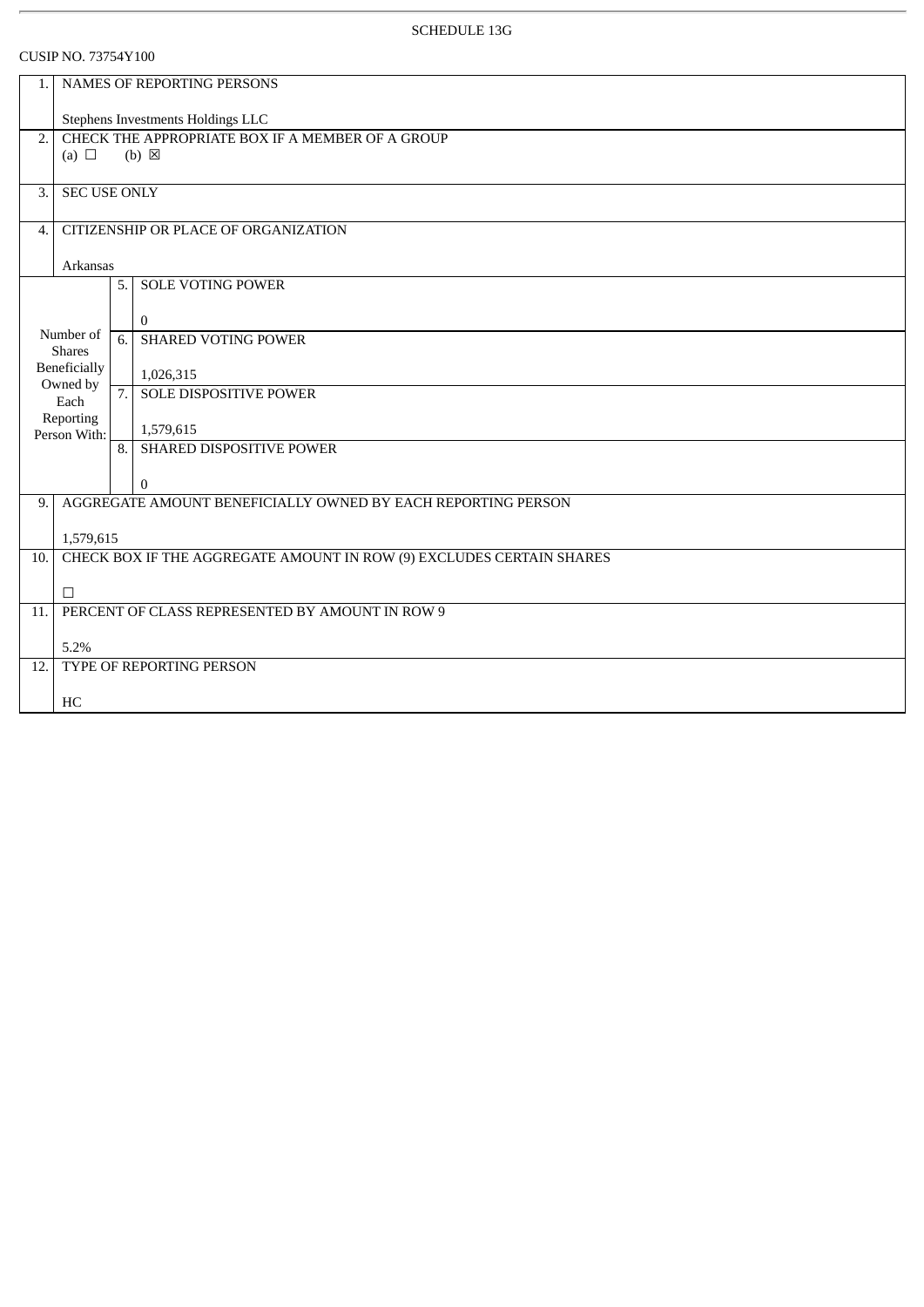|                                                                           | <b>CUSIP NO.</b> 73754 Y 100                    |     |                                                                      |  |  |  |
|---------------------------------------------------------------------------|-------------------------------------------------|-----|----------------------------------------------------------------------|--|--|--|
| 1.                                                                        | NAMES OF REPORTING PERSONS                      |     |                                                                      |  |  |  |
|                                                                           | Stephens Inc.                                   |     |                                                                      |  |  |  |
| CHECK THE APPROPRIATE BOX IF A MEMBER OF A GROUP<br>2.<br>$(b) \boxtimes$ |                                                 |     |                                                                      |  |  |  |
|                                                                           | (a) $\Box$                                      |     |                                                                      |  |  |  |
| 3.                                                                        | <b>SEC USE ONLY</b>                             |     |                                                                      |  |  |  |
| $\overline{4}$ .                                                          | CITIZENSHIP OR PLACE OF ORGANIZATION            |     |                                                                      |  |  |  |
|                                                                           | Arkansas                                        |     |                                                                      |  |  |  |
|                                                                           |                                                 | 5.1 | <b>SOLE VOTING POWER</b>                                             |  |  |  |
|                                                                           |                                                 |     | $\Omega$                                                             |  |  |  |
|                                                                           | Number of<br><b>Shares</b>                      | 6.  | <b>SHARED VOTING POWER</b>                                           |  |  |  |
|                                                                           | Beneficially                                    |     | 12,304                                                               |  |  |  |
|                                                                           | Owned by<br>Each                                | 7.1 | <b>SOLE DISPOSITIVE POWER</b>                                        |  |  |  |
|                                                                           | Reporting<br>Person With:                       |     | 12,304                                                               |  |  |  |
|                                                                           |                                                 |     | 8. SHARED DISPOSITIVE POWER                                          |  |  |  |
|                                                                           |                                                 |     | $\Omega$                                                             |  |  |  |
| 9.                                                                        |                                                 |     | AGGREGATE AMOUNT BENEFICIALLY OWNED BY EACH REPORTING PERSON         |  |  |  |
|                                                                           | 12,304                                          |     |                                                                      |  |  |  |
| 10.                                                                       |                                                 |     | CHECK BOX IF THE AGGREGATE AMOUNT IN ROW (9) EXCLUDES CERTAIN SHARES |  |  |  |
|                                                                           | $\Box$                                          |     |                                                                      |  |  |  |
| 11.                                                                       | PERCENT OF CLASS REPRESENTED BY AMOUNT IN ROW 9 |     |                                                                      |  |  |  |
|                                                                           | $0.0\%$                                         |     |                                                                      |  |  |  |
| 12.                                                                       | TYPE OF REPORTING PERSON                        |     |                                                                      |  |  |  |
|                                                                           | IA, BD                                          |     |                                                                      |  |  |  |
|                                                                           |                                                 |     |                                                                      |  |  |  |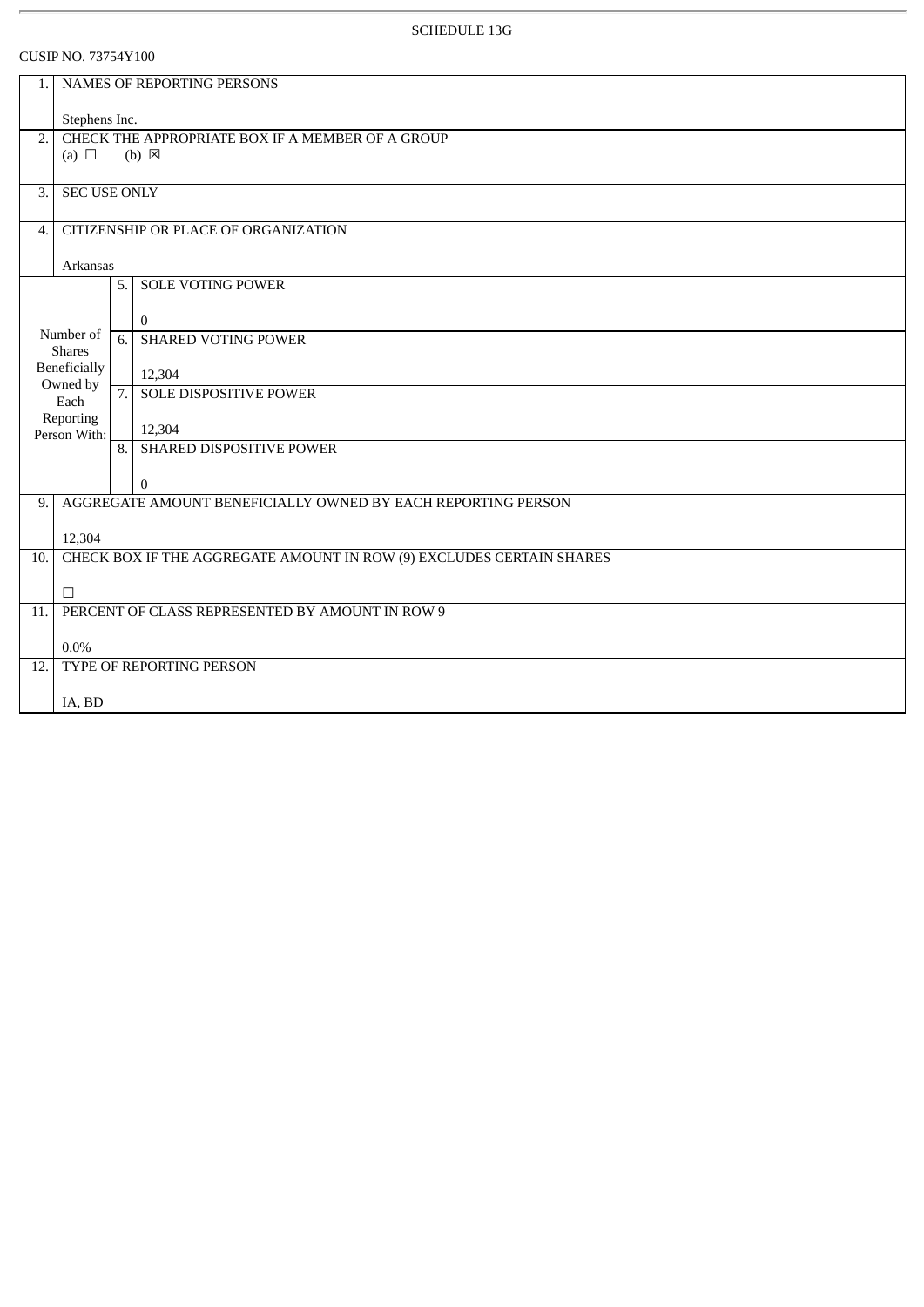|     | UUSIP INU. 73754 Y 100                                 |     |                                                                      |  |  |  |
|-----|--------------------------------------------------------|-----|----------------------------------------------------------------------|--|--|--|
| 1.  | NAMES OF REPORTING PERSONS                             |     |                                                                      |  |  |  |
|     | Warren A. Stephens                                     |     |                                                                      |  |  |  |
|     | CHECK THE APPROPRIATE BOX IF A MEMBER OF A GROUP<br>2. |     |                                                                      |  |  |  |
|     | (a) $\Box$                                             |     | $(b) \boxtimes$                                                      |  |  |  |
| 3.  | <b>SEC USE ONLY</b>                                    |     |                                                                      |  |  |  |
| 4.  | CITIZENSHIP OR PLACE OF ORGANIZATION                   |     |                                                                      |  |  |  |
|     | <b>United States of America</b>                        |     |                                                                      |  |  |  |
|     |                                                        | 5.1 | <b>SOLE VOTING POWER</b>                                             |  |  |  |
|     | Number of                                              |     | $\overline{0}$                                                       |  |  |  |
|     | <b>Shares</b>                                          | 6.  | <b>SHARED VOTING POWER</b>                                           |  |  |  |
|     | Beneficially<br>Owned by                               |     | 1,038,619                                                            |  |  |  |
|     | Each                                                   | 7.  | <b>SOLE DISPOSITIVE POWER</b>                                        |  |  |  |
|     | Reporting<br>Person With:                              |     | 1,591,919                                                            |  |  |  |
|     |                                                        | 8.1 | SHARED DISPOSITIVE POWER                                             |  |  |  |
|     |                                                        |     | $\overline{0}$                                                       |  |  |  |
| 9.  |                                                        |     | AGGREGATE AMOUNT BENEFICIALLY OWNED BY EACH REPORTING PERSON         |  |  |  |
|     | 1,591,919                                              |     |                                                                      |  |  |  |
| 10. |                                                        |     | CHECK BOX IF THE AGGREGATE AMOUNT IN ROW (9) EXCLUDES CERTAIN SHARES |  |  |  |
|     | $\Box$                                                 |     |                                                                      |  |  |  |
| 11. | PERCENT OF CLASS REPRESENTED BY AMOUNT IN ROW 9        |     |                                                                      |  |  |  |
|     | 5.3%                                                   |     |                                                                      |  |  |  |
| 12. | TYPE OF REPORTING PERSON                               |     |                                                                      |  |  |  |
|     | IN, HC                                                 |     |                                                                      |  |  |  |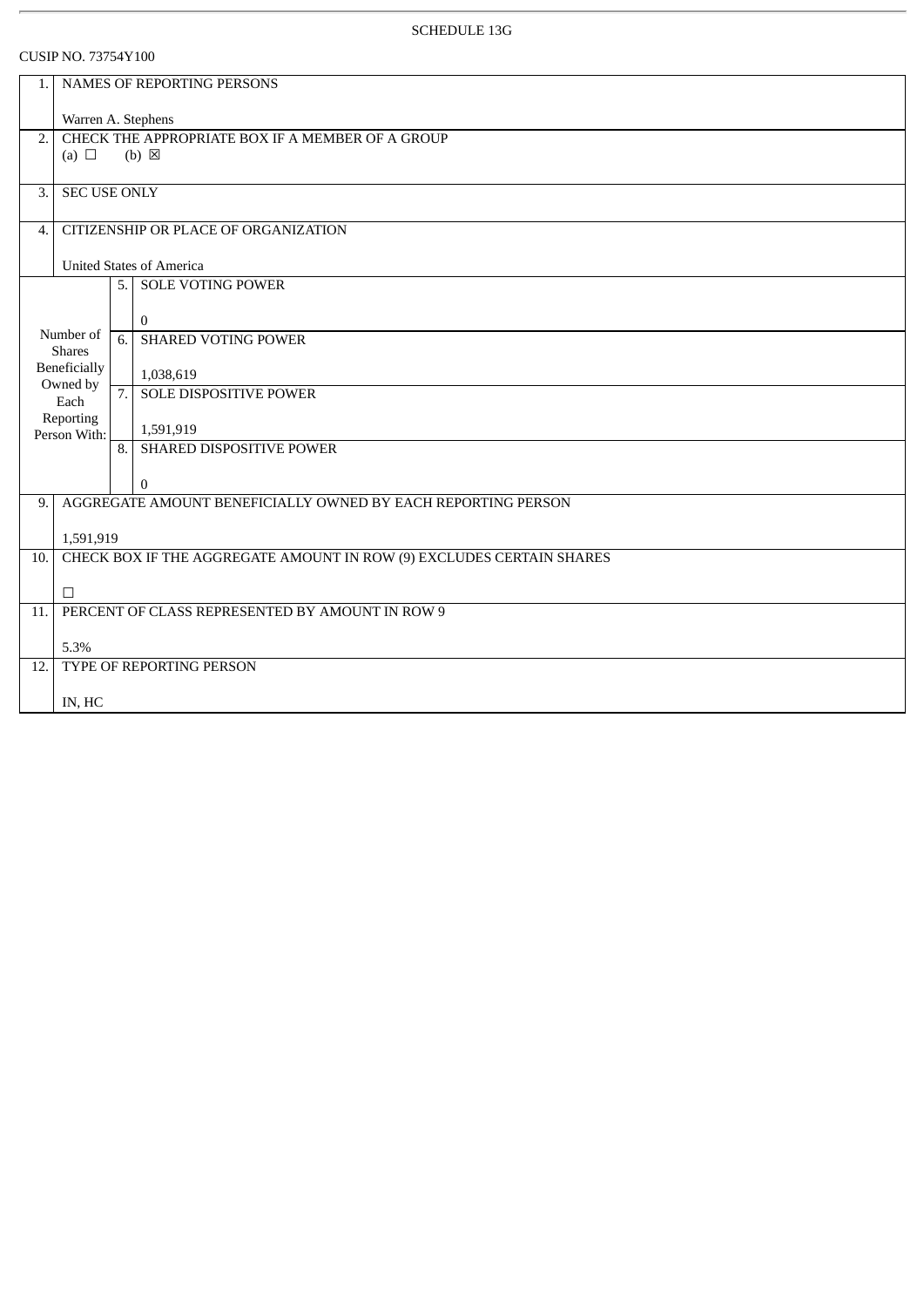#### **Item 1.**

- (a) Name of Issuer: National Cinemedia, Inc.
- (b) Address of Issuer's Principal Executive Offices: 9110 East Nichols Ave., Suite 200, Centennial, Colorado 80112-3405

### **Item 2.**

- (a) Name of Person Filing:
	- (1) Stephens Investment Management Group, LLC
	- (2) Stephens Investments Holdings LLC
	- (3) Stephens Inc.
	- (4) Warren A. Stephens
- (b) Address of Principal Business Office or, if none, Residence  $(1)$  through  $(4)$ 111 Center Street, Little Rock, Arkansas 72201
- (c) Citizenship: (1) and (2) Arkansas limited liability company (3) Arkansas corporation (4) United States of America
- (d) Title of Class of Securities: Common Stock, par value \$0.01 per share (the "Common Stock")
- (e) CUSIP Number: 73754Y100
- **Item 3.** Stephens Investment Management Group, LLC and Stephens Inc. are investment advisers in accordance with Rule 13d-1(b)(1)(ii)(E). Stephens Inc. is also a broker or dealer registered under Section 15 of the Act. Stephens Investments Holdings LLC and Warren A. Stephens are a parent holding company or control person in accordance with Rule 13d-1(b)(1)(ii)(G)**.**
- **Item 4.** Ownership. Provide the following information regarding the aggregate number and percentage of the class of securities of the issuer identified in Item 1.

See Items 5 – 11 on cover pages 2, 3, 4, and 5 of this schedule.

**Item 5. Ownership of Five Percent or Less of a Class.**

N/A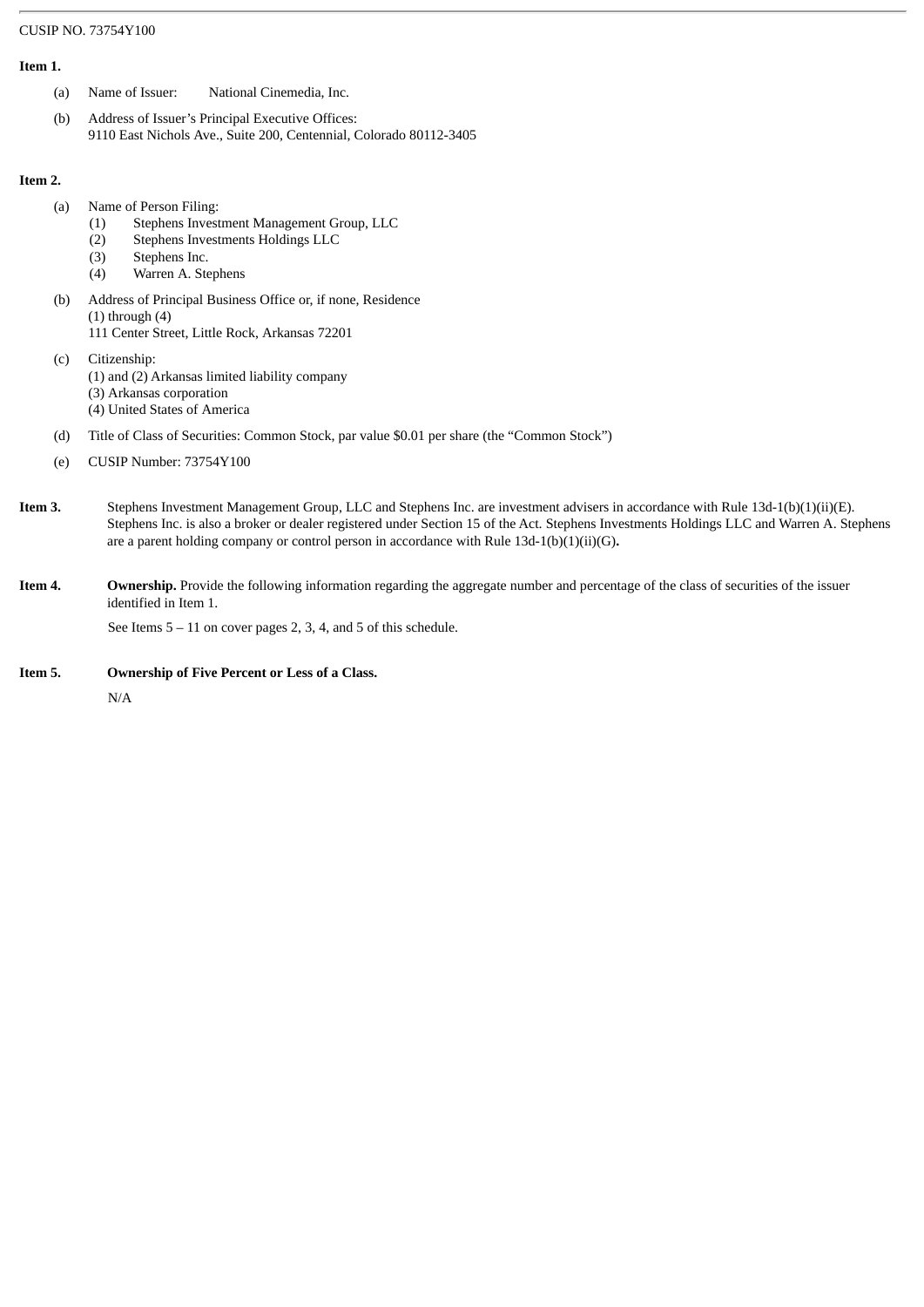#### **Item 6. Ownership of More than Five Percent on Behalf of Another Person.**

Various persons other than the reporting persons have the right to receive or the power to direct the receipt of dividends from, or the proceeds from the sale of, certain shares of the Common Stock reported on this schedule. None of such interests relate to more than five percent of the Common Stock.

#### Item 7. Identification and Classification of the Subsidiary Which Acquired the Security Being Reported on By the Parent Holding Company **or Control Person.**

See attached Exhibit A.

#### **Item 8. Identification and Classification of Members of the Group**

N/A

#### **Item 9. Notice of Dissolution of Group**

N/A

#### **Item 10. Certification.**

By signing below I certify that, to the best of my knowledge and belief, the securities referred to above were acquired and are held in the ordinary course of business and were not acquired and are not held for the purpose of or with the effect of changing or influencing the control of the issuer of the securities and were not acquired and are not held in connection with or as a participant in any transaction having that purpose or effect, other than activities solely in connection with a nomination under § 240.14a-11.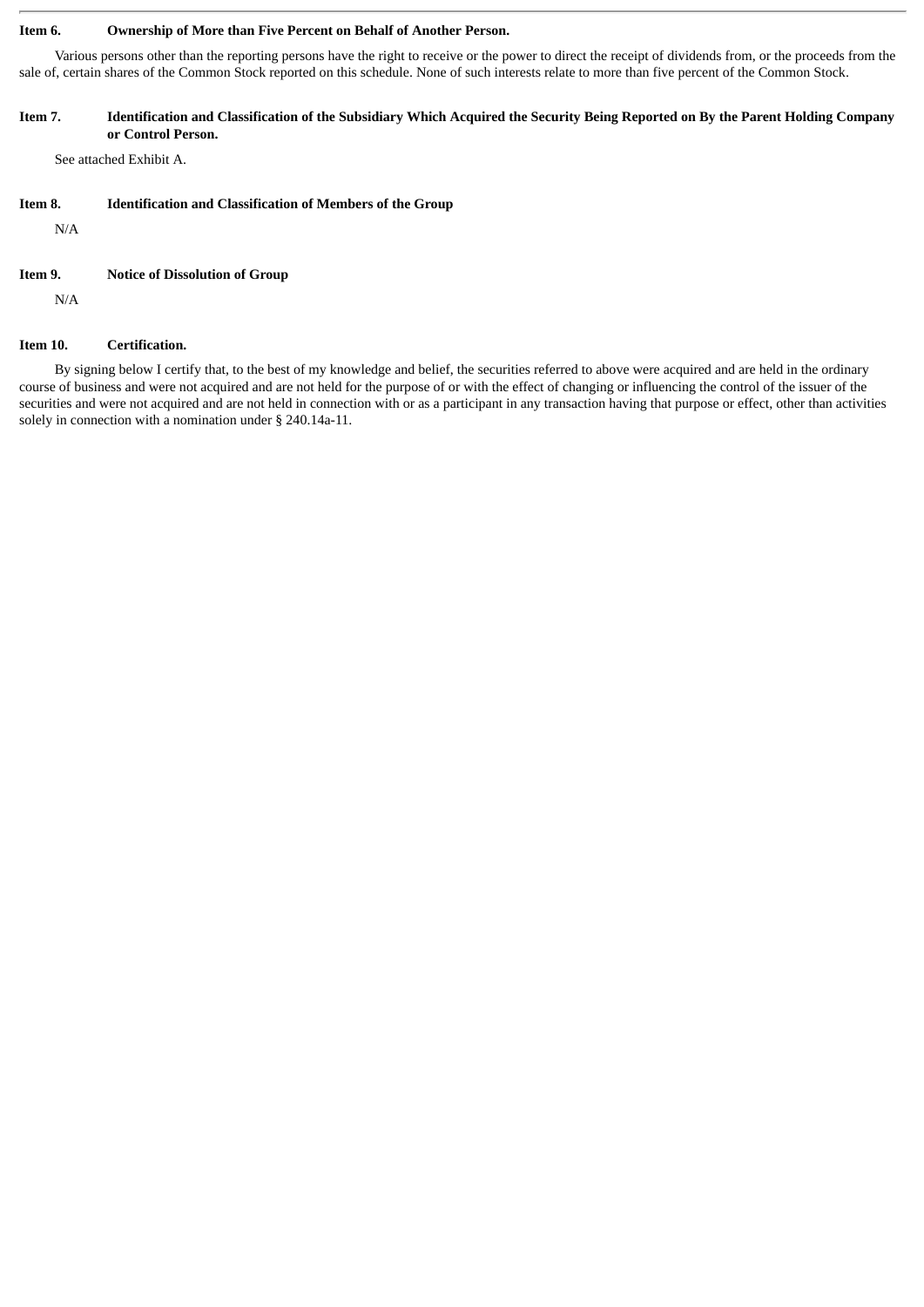## **SIGNATURE**

After reasonable inquiry and to the best of my knowledge and belief, I certify that the information set forth in this statement is true, complete and correct.

> February 12, 2016 Date

Stephens Investment Management Group, LLC

By: /s/ David Prince

David Prince General Counsel

Stephens Inc.

By: /s/ Warren A. Stephens Warren A. Stephens President

Stephens Investments Holdings LLC

By: /s/ Warren A. Stephens Warren A. Stephens President and Manager

/s/ Warren A. Stephens

Warren A. Stephens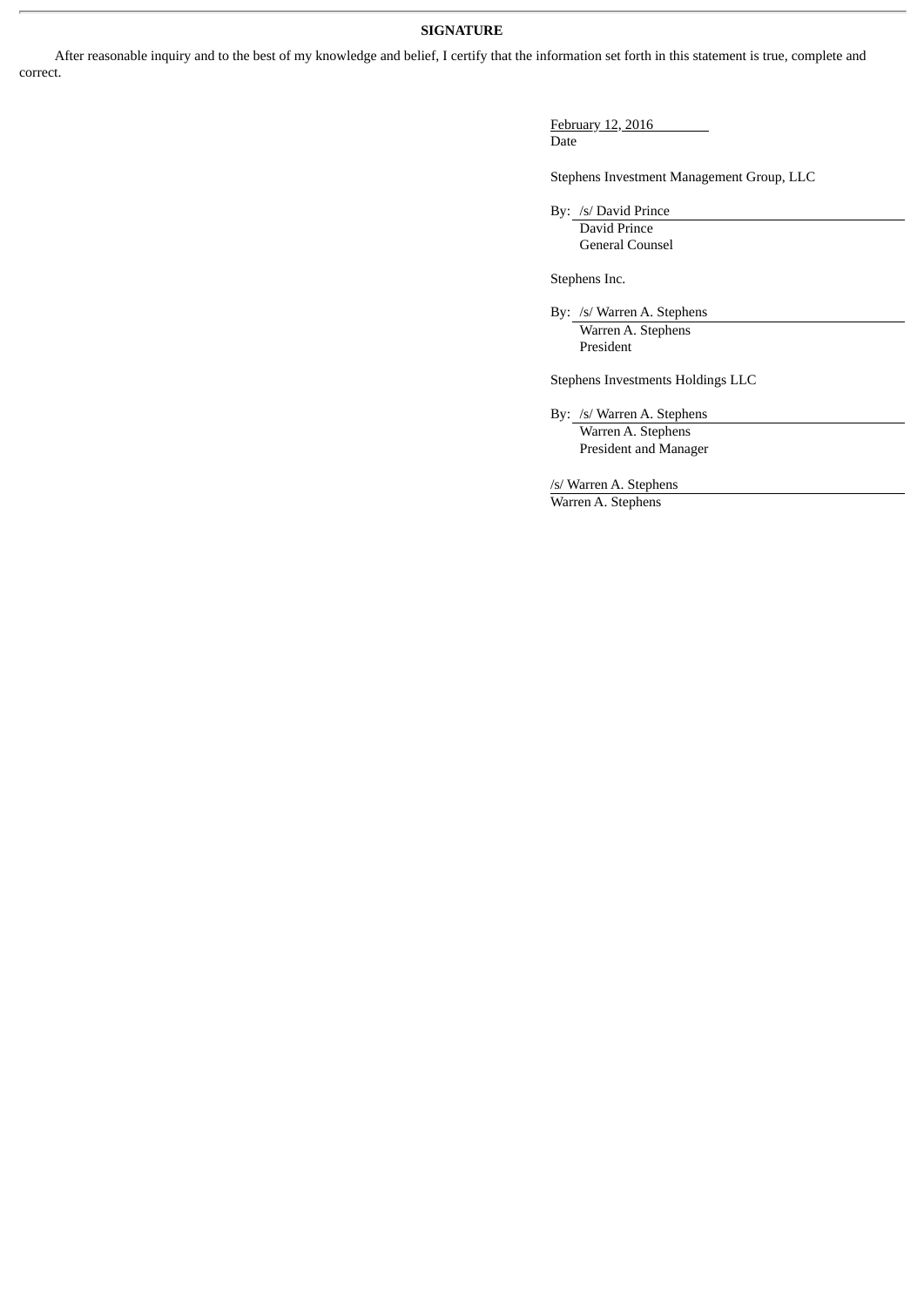## EXHIBIT A

The number of shares reported herein as beneficially owned by Stephens Investments Holdings LLC ("SIH") is comprised of all of the shares beneficially owned by Stephens Investment Management Group, LLC ("SIMG"), a subsidiary of SIH and an investment adviser in accordance with Rule 13d-1(b)(1)(ii) (E).

The number of shares reported herein as beneficially owned by Warren A. Stephens is comprised of (i) all of the shares reported herein as beneficially owned by SIH, a company owned by Mr. Stephens, and (ii) all of the shares beneficially owned by Stephens Inc., a broker or dealer registered under Section 15 of the Act and an investment adviser in accordance with Rule 13d-1(b)(1)(ii)(E), which is owned by Mr. Stephens.